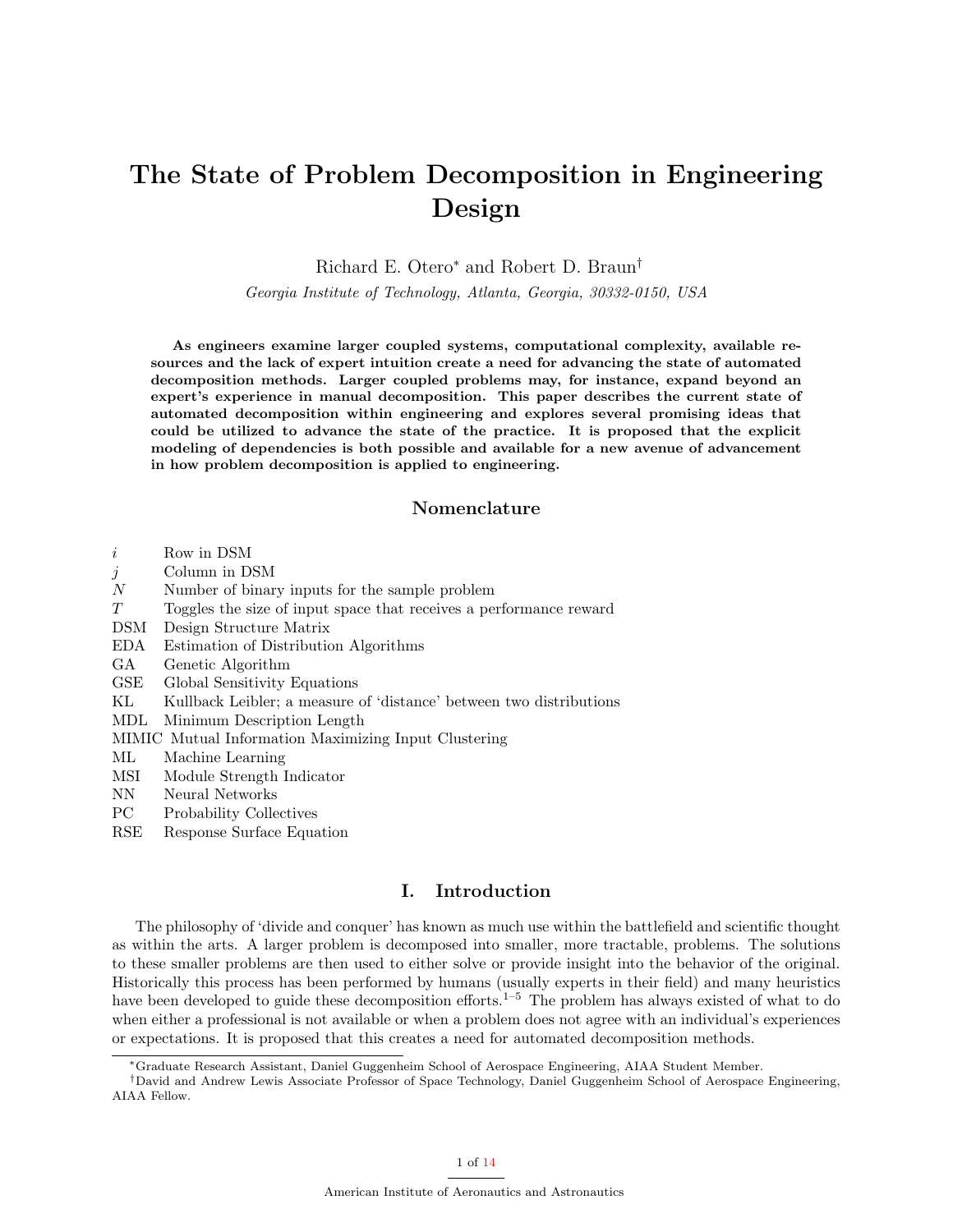The scale of multidisciplinary problems in engineering has greatly increased over the past twenty years; fifty design variables once was typical of a large scale conceptual problem while now this number can exceed one thousand. Automated decomposition could be used to more accurately learn the coupling (interdependency) between disciplines and could lead to large reductions in the time it takes to analyze problems by reducing the computational design space. These methods may also provide some insight into the physics driving the problem through different areas of the design space.

A literature review is provided for the current state of problem decomposition in engineering. Mutual Information Maximizing Input Clustering (MIMIC) will be described as a method for automatically decomposing coupled problems, pulling from important work that has been performed with Estimation of Distribution Algorithms (EDA). To demonstrate this method, an example coupled analytic problem is defined which allows one to test decomposition methods by toggling the size of the problem.

# II. Literature Review of Decomposition in Engineering

When evaluating how to decompose a coupled problem into sub-problems, a great challenge has been in the correct evaluation of the importance due to each of the interconnections. A highly coupled problem with very weak connections could easily be treated as a decoupled problem (without interconnections); the connections being re-added only to refine the final answer. On the other hand, the mislabeling of a highly important interaction would damage the assumption used to decompose the problem in this way. A coupled problem, possessing strongly interconnected dependencies, challenges efforts to separate it into smaller tractable pieces. Researchers have hoped to leverage knowledge of these dependencies, to gain the benefits of decomposition. A review of the methods currently used in engineering to rank and utilize these interconnections follows:

### II.A. Design Structure Matrix Representations

The design structure matrix (DSM) was introduced by Steward<sup>6</sup> as a tool for describing the interactions between analyses. Most decomposition methods have utilized the DSM matrix representation for engineering problems because of its ease of implementation and wide presence in engineering classrooms. A DSM is only one of several possible representations for a problem and is only useful as a means to clarify the interactions between analyses. This paper will follow the standard DSM format where feed-back connections are above the diagonal while feed-forward connections are shown below the diagonal.

This paper will make a distinction between DSMs that are used in the literature, based upon the form of their linkage information. As seen in Figure [1,](#page-1-0) the three distinct groups are: Binary, Discrete, and Weighted DSMs.

| (a) Binary DSM<br>(b) Discrete DSM<br>Weighted DSM |  |  |  |  |  |  |  |  |  |  |
|----------------------------------------------------|--|--|--|--|--|--|--|--|--|--|

<span id="page-1-0"></span>Figure 1. Distinctions made between Design Structure Matrices.

Binary DSMs only contain on/off linkage information between analyses. Existing links are often treated as being equally important as there is no ranking information available.<sup>7,8</sup> Discrete DSMs rank their links from a discrete set greater than two; integers 1-10, low/med/high,<sup>5</sup> etc. The information used to obtain this linkage information can come in the form of surveys or other means of expert supplied or computed data. Another metric used to assign a discrete value to a given linkage is the number of unique values being passed;<sup>9</sup> also known as the 'thickness of the pipe'. This would bias the importance measure toward links that transmit larger numbers of variables. Weighted DSMs have real values assigned to the links. These values have come from sensitivity calculations<sup>2</sup> or another metrics used to calculate a real valued importance for the link.<sup>1, 10</sup>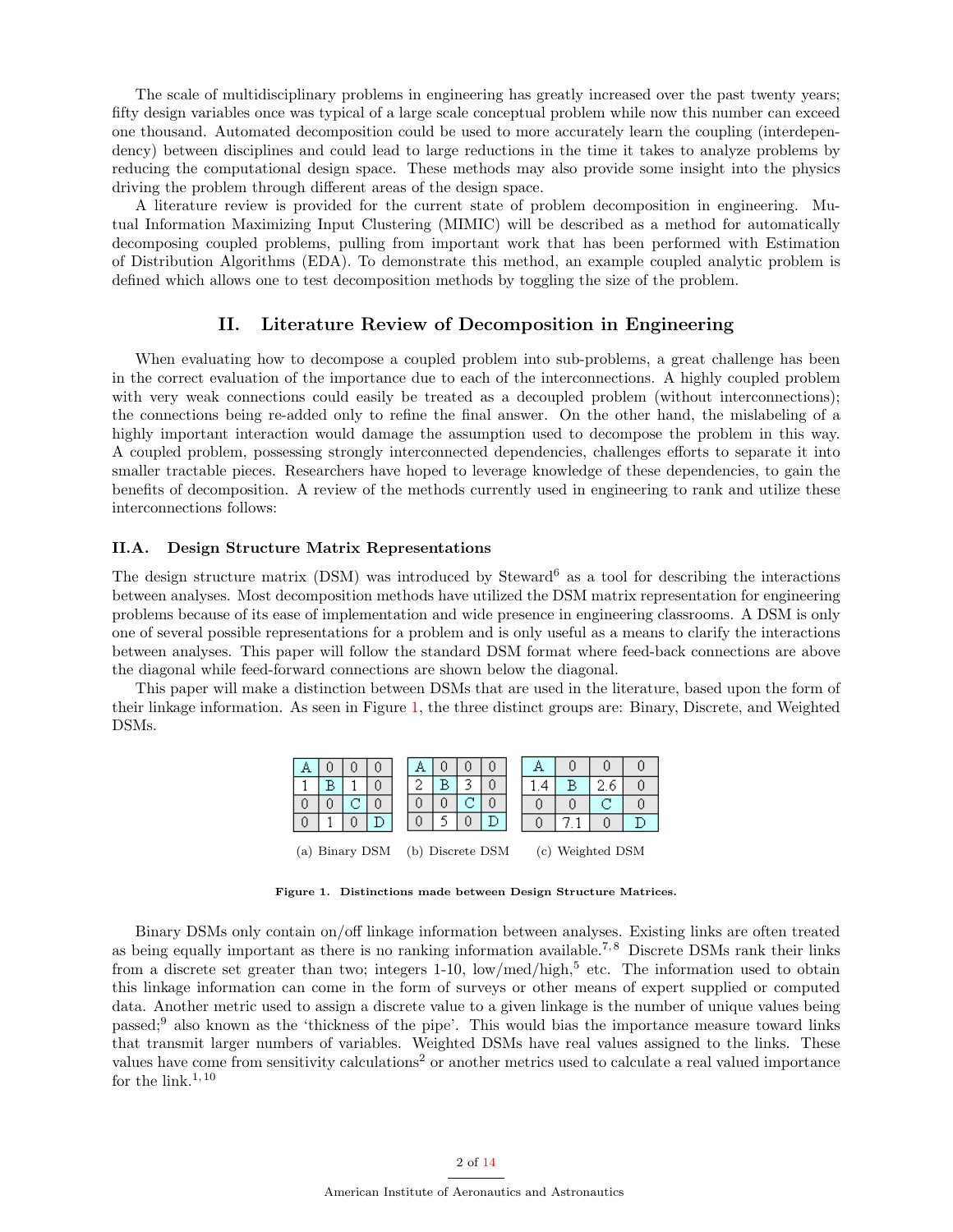### II.B. Implicit Statistical Treatments of Decomposition in Engineering

#### II.B.1. Decomposition with the Genetic Crossover Operation

Genetic Algorithms (GAs) are currently an accepted method for searching large multimodal domains that have inexpensive fitness function calls. The requirement regarding the execution time for the fitness function is needed as GAs often require several hundred thousand function calls to converge onto a solution. The method used in GAs, to model the solution space, is to maintain a population of candidate solutions. The biologically inspired operations of reproduction, crossover and mutation are performed on these solutions to improve their utility over successive iterations.

Input-variable dependencies, for a solution space, would provide information on how inputs might be separated into different sub-problems. This dependency information is modeled indirectly by GAs. The chromosome representation for GAs and the most common implementations of the crossover operator assume that coupled variables will appear near each other on the candidate string. This bias for the crossover operation, will be shown through the examples of this section.

The application of crossover within GA is an attempt to separate out a sub-solution to a component subproblem from one parent and combine it with a sub-solution from a second parent. The child, so created, would therefore have the incorporated solutions developed from each parent. GAs do not compute the explicit relationships between input variables to determine where the best crossover points should be. They randomly select crossovers that are often not beneficial towards separating the problem into sub-problems without the aid of many repeated attempts.

In practice, expert knowledge is sometimes pulled upon to place related inputs next to each other on the candidate chromosome string; increasing the chances that a single crossover operation will carry forward discovered sub-solutions. While this approach is reasonable, it assumes access to expert knowledge for the domain at hand and presupposes that the relationships for this domain will fall within previously observed behaviors.<sup>11</sup>

The following examples show the three main methods currently used by genetic algorithms to perform the crossover operation. The implicit modeling of coupling behavior is suggested as being one reason GAs require a large number of function calls for successful automatic problem decomposition.



<span id="page-2-0"></span>Figure 2. Single-point Crossover.

For a one-point crossover, the segment to crossover always starts at the first element. The second point that shows where the segment will end is determined randomly. The two sections are then switched between the two strings; this generates two children with the same number of elements as their parents, figure [2.](#page-2-0)

One-point crossover is unequal in how it treats the element positions in a candidate solution. By fixing the initial index at the first element, the first element will always be a member of the transferred segment. In the case where the sub-problem that the GA decomposes is composed from the first elements and the last elements, it would be impossible for this knowledge (found by the GA), in one parent, to be passed on to the next generation. Any re-creation of the solution would have to be formed of segments from separate parents. Without a method to explicitly model the interactions between inputs, the method relies on many random samples to eventually generate the needed solution.



<span id="page-2-1"></span>Figure 3. Two-point Crossover.

Two-point crossover increases the chances that candidates can be separated into their component subproblems during a single generation. This can help a discovered decomposition pass on during successive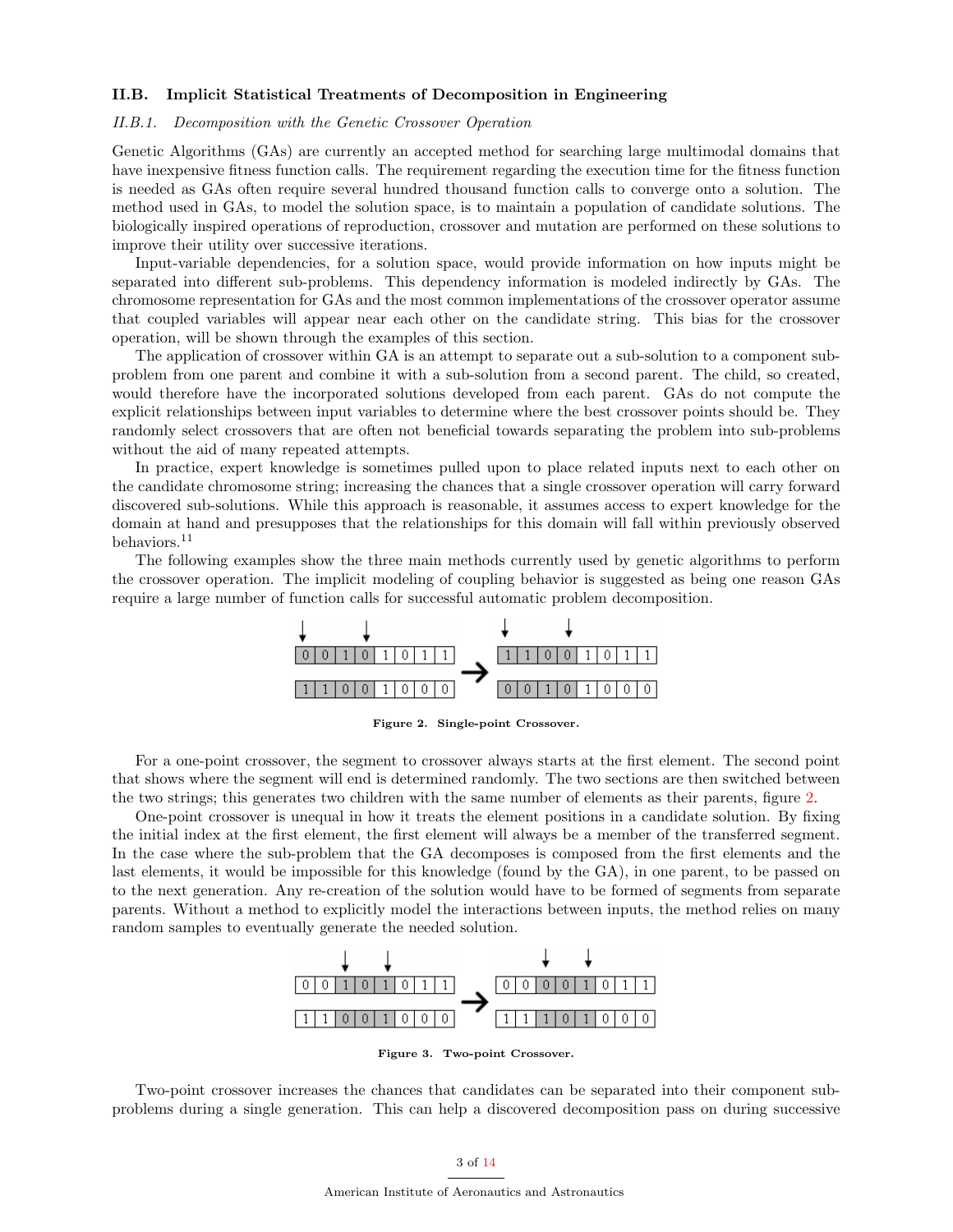generations. Both indexes are randomly selected and the points between them are swapped to generate two children, Figure [3.](#page-2-1) Using this method, a sub-problem composed of inputs from the start and end of the candidate string have the chance of being decomposed together, as one unit.

Though the representational power is increased for a single generation, the space of possible representations to randomly explore has also been increased. With no explicit means of determining where the crossover points should be, the method requires a large number of iterations.<sup>12</sup>



<span id="page-3-0"></span>Figure 4. Two-point Crossover Performed on a Problem with Interleaved Sub-problems.

Two-point crossover has a similar type of structural representational constraint as one-point crossover. With two-point crossover, there is a limit to the ability of the crossover operation to express the separation of interleaved sub-problems in a single generation, as in Figure [4.](#page-3-0) In Figure [4,](#page-3-0) the light grey inputs deal with the solution to one sub-problem while the dark gray inputs represent a second sub-problem. Randomly, at least two sets of proper splits must be done for the sub-problem solution to be separated and passed on.



<span id="page-3-1"></span>Figure 5. Uniform Crossover.

The uniform crossover operation further increases the single generation expressive ability of the crossover operation at the cost of a larger space of representations. Uniform crossover has every element within each parent as a starting and stopping index, inclusively. This means that each element has a chance of being traded between the parents; independent from the chance any of the other elements were traded. The highlighted sections in Figure [5](#page-3-1) represent the elements that stochastically were selected for swapping. The light gray and dark grey highlighting in Figure [4](#page-3-0) and Figure [6](#page-3-2) represent two different input groupings that would each relate to a separable sub-problem, if they could be found.



<span id="page-3-2"></span>Figure 6. Uniform Crossover Performed on a Problem with Interleaved Sub-problems.

Uniform crossover is the most general in terms of its ability to separate sub-problems, as in Figure [6,](#page-3-2) but it also has the largest space of possible splits. The biological inspiration for genetic algorithms is often quoted and is easy for an audience to respond to. Its easily understood operations and the ease of implementation has made it one of the main methods taught and used by engineers over multi-modal solution spaces. Each of these three crossover operations is an unguided random selection that assumes, over many iterations, well performing patterns will stably remain within the population. This means that any increase in representational power for the expression of sub-problems is also hindered by an increase in the space of all possible splits that must be searched by the random process.

#### II.B.2. Treatment of Decomposition in Probability Collectives

Probability Collectives is a method of optimization that builds a model of the solution space through the behavior policies developed by several independent agents. Here, an agent is defined as an actor that is able to learn a policy that increases its own perceived reward. This measure of reward is directly tied to the global performance and indirectly tied to the actions of other agents. Here, interaction information between variables is handled indirectly. Though an agent could control several variables, work to date has one agent for every input variable in an already decoupled system. The system output value is used to guide each agent in what values they should choose. Although the idea has been suggested,<sup>13</sup> no work has been found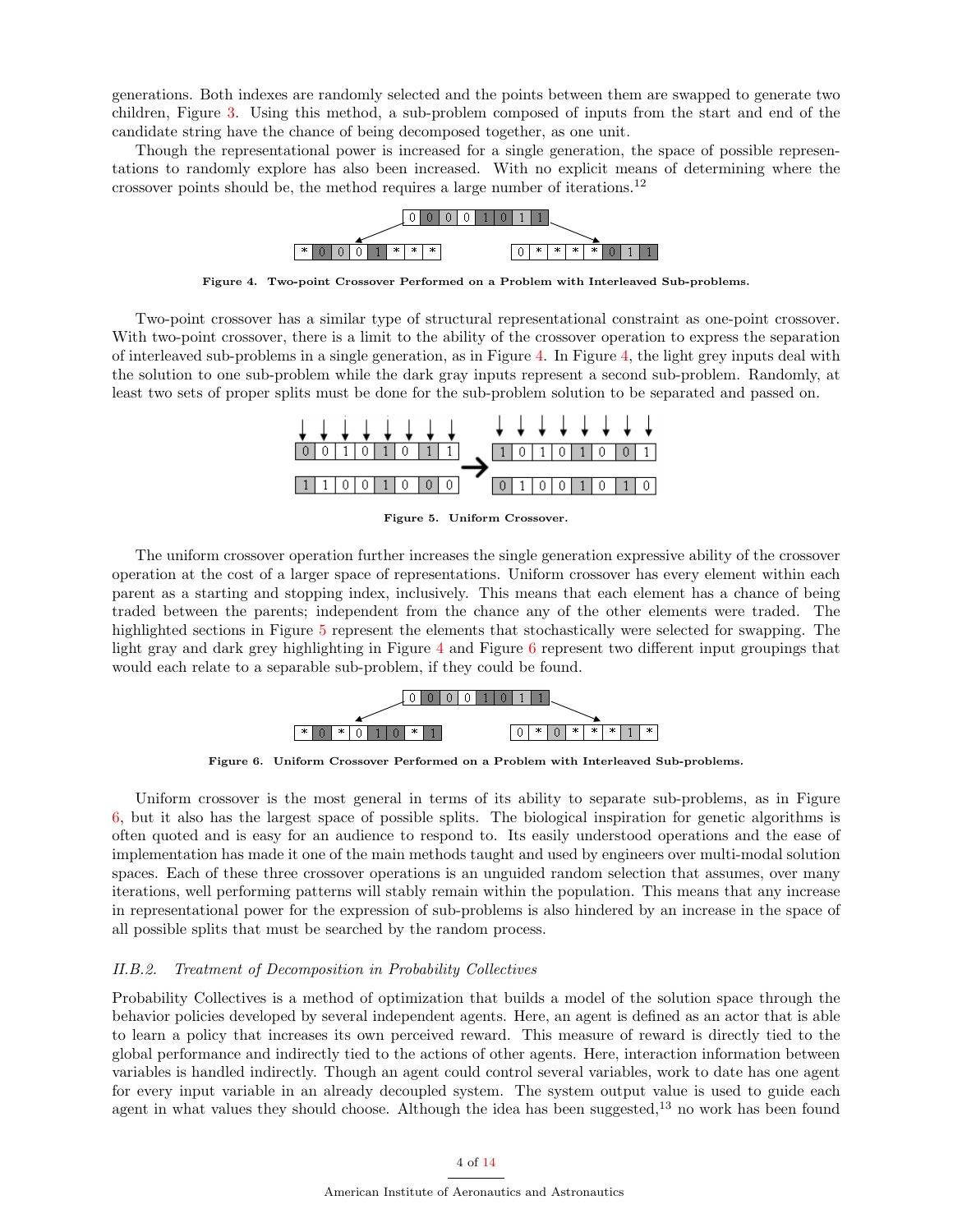with agents representing multiple variables or, in the case of MDO, having each discipline represented by an agent.

Probability Collectives are worthy of consideration as an automatic problem decomposition technique as it gives one method of ranking links between variables, or disciplines, in an implicit fashion. Strongly connected variables/agents would strongly affect each other's behavior as each seeks to maximize their own perceived reward for assuming a value. Methods may implicitly form modules by the semi-independent actions of agents, each representing either a piece of data or a discipline.<sup>13</sup>

Table [1](#page-4-0) shows the reward obtained for each value selected for two input variables (agents). Each agent seeks to maximize their own observed reward by selecting a value that provides it. As each agent only controls one variable, each agent learns a one input response surface equation (RSE) to model only the averaged expected performance of the system due to its own actions. The agents for  $X_1$  and  $X_2$ , in Table [1,](#page-4-0) model their received reward which is normally tied to the global problem. For this system,

Table 1. Rewards Received by Two Example Agents, represented by  $X_1$  and  $X_2$ .

<span id="page-4-0"></span>

|           |   | $X_1 = A \quad X_1 = B \quad X_1 = C$ |    |
|-----------|---|---------------------------------------|----|
| $X_2 = D$ |   |                                       |    |
| $X_2 = E$ | 3 |                                       | '2 |
| $X_2 = F$ | 2 |                                       | '2 |
| $X_2 = G$ |   |                                       |    |

 $X_1$  would be drawn to C and  $X_2$  would observe a uniform distribution, Figure [7.](#page-4-1)



<span id="page-4-1"></span>Figure 7. Two perspectives on the availability of rewards in the example space.

In Table [1,](#page-4-0) with the distribution for  $X_2$  uniform from the perspective of the agent controlling variable  $X_2$ , the agent observes that any value for it is equivalent. The distribution for  $X_1$  favors option C without added coupling information that might aid it in the discovery of  $X_1 = B$  with  $X_2 = G$ . An annealing schedule, much like that used in simulated annealing, and sampling are typically used $^{13, 14}$  to help avoid these local minima, but they could also be avoided by adding explicit coupling information.

Because the model for the solution and input space work with distributions it can be used with discrete or continuous problems. The method has also been used on constrained problems.<sup>15</sup> and on systems that are already inherently weakly coupled. It has been applied successfully to distributed control systems<sup>13</sup> and to aircraft flight routing.<sup>16</sup>

Currently, features in the solution space that deal with inter-agent coupling are only beginning to be examined. The method for optimizing the expected value from the modeled distributions may point the agents towards a local minimum. A more explicit treatment of interactions between variables in the solution space may help ameliorate the dependence of successful optimization on the selected annealing schedule.

#### II.C. Multi-Network Systems Applied to Problem Decomposition

# II.C.1. Evolving Neural Networks for Problem Decompostion

Interesting recent work by Khare<sup>17</sup> in 2006 has sought to automatically decompose several problems by evolving neural networks (NN) for each sub-problem component. NNs take a networked form inspired by the structure of neurons within the brain. They have great expressive ability for modeling non-linear functions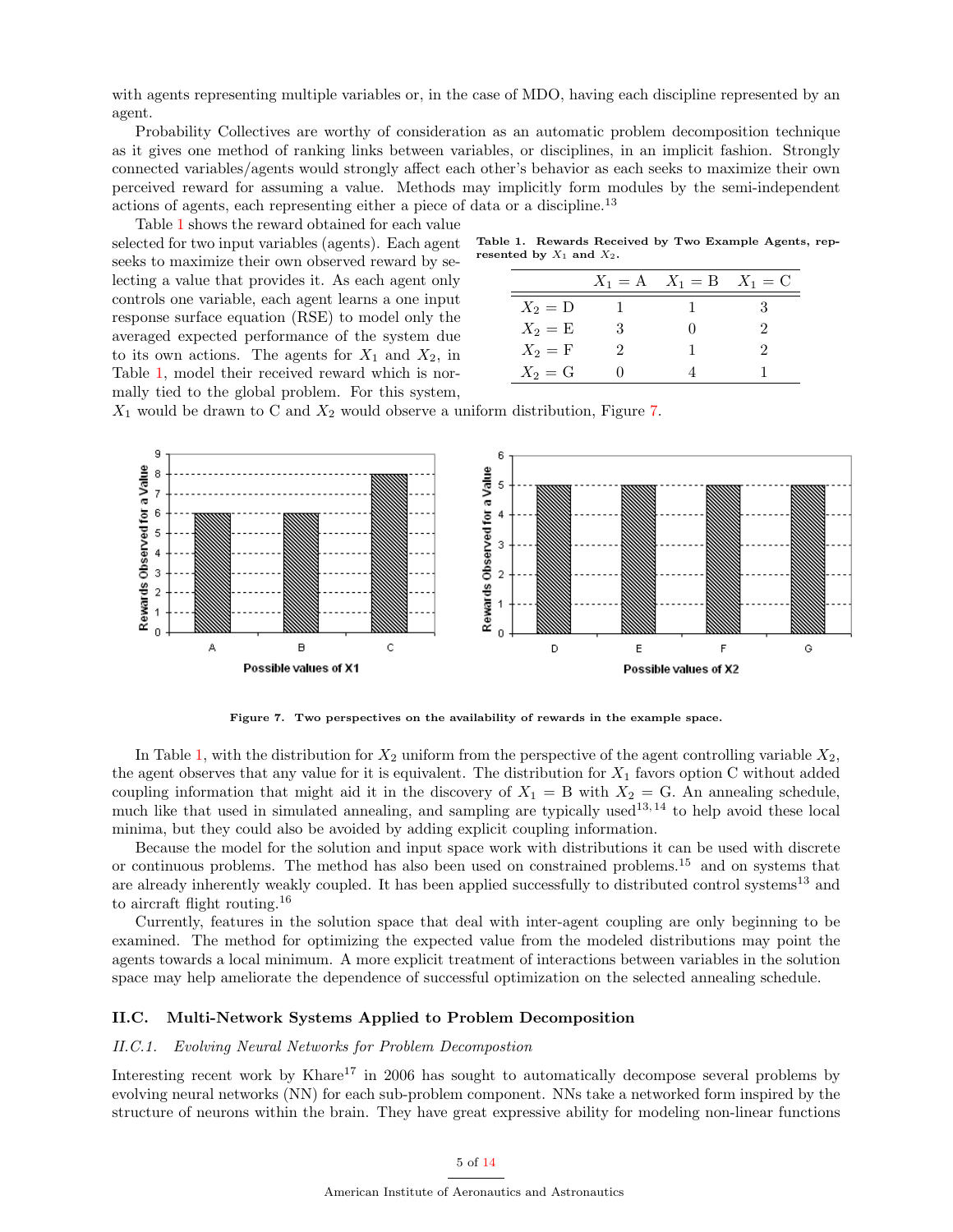and have been used widely within control systems and as a non-linear replacement for RSEs.<sup>18</sup> There are a large number of excellent introductions<sup>19</sup> to topic of neural networks  $(NN)$ .

Regarding the expressive power of neural networks, there are proofs that show that there exists a network of two hidden layers that can approximate any arbitrary function.<sup>20</sup> A network with a single hidden layer and a sufficient (possibly very large) number of nodes can represent any continuous function and all boolean functions.<sup>20</sup> One would use a neural network when there are a large number of varied examples for the behavior one wants to learn. The set of data may contain errors as the training is robust to noise within the training set.<sup>18</sup> After a network is trained, the runtime evaluation of the regression is very rapid when compared to nearest neighbor type methods.<sup>18</sup>

The large training set and high number of weights cause long training times. The NN is also not able to explain its response to human examination. The network acts as a black box. Cases of medical diagnosis, for example, require an explained set of human-readable reasoning that is not available through a NN. There is also an extremely high probability that the training set will be overfit by the network during training. When a network overfits a set of data, both the information and noise from a set of data is fit by the model. Another group of data, called the validation set, is used to cut off the NN training once the network no longer improves its prediction of data not used during regression. If a validation data set is used to trim links from a network, an additional validation set should be used to serve as an unbiased judge of the networks future performance. These additional data sets increase the already large sample data requirements for the network.<sup>19</sup>

One method used for automatic problem decomposition is to seek to regress the behavior of subproblems automatically by using genetic operators. Each potential module is given a randomly chosen subset of the input variables and seeks to regress output behavior by the examples present in the networks training set. This attempts to decompose those subproblems that are solvable from input information alone; as opposed to those that require the output of other modules. All of these models will be competing with each other to form the building blocks that will be used by larger modular neural networks.<sup>17</sup> Here the combining of the modules is viewed as a subproblem in itself.<sup>17</sup>



<span id="page-5-0"></span>Figure 8. Two Populations Maintained to Generate Co-evolutionary Modules.<sup>17</sup>

As shown in Figure [8,](#page-5-0) the method used to select among these modules is to start with a general population of modules with each module accepting a random number of the input variables. Composite system models are created from these modules and each system model trains a combining network based off of training data, Figure [8.](#page-5-0)

The success of each system model, in predicting a validation set, provides a fitness measure for the model. The presence of modules in high performing system models provide a fitness measure for the module population. One could also have other fitness metrics for the module population such as a measure of how often a module is used in the system population. This assumes that the average fitness of the system population will increase over time and be attributable to increasingly valuable component modules.

The two population model shown in Figure [8](#page-5-0) does not scale well with problem size. One difficulty is due to the needs for a neural network structure. While neural networks have a great amount of representational power and are very quick, once trained; it can take a long time to initially regress their fit onto the behavior of their training data. This demand for training time means that the discovery of the correct number of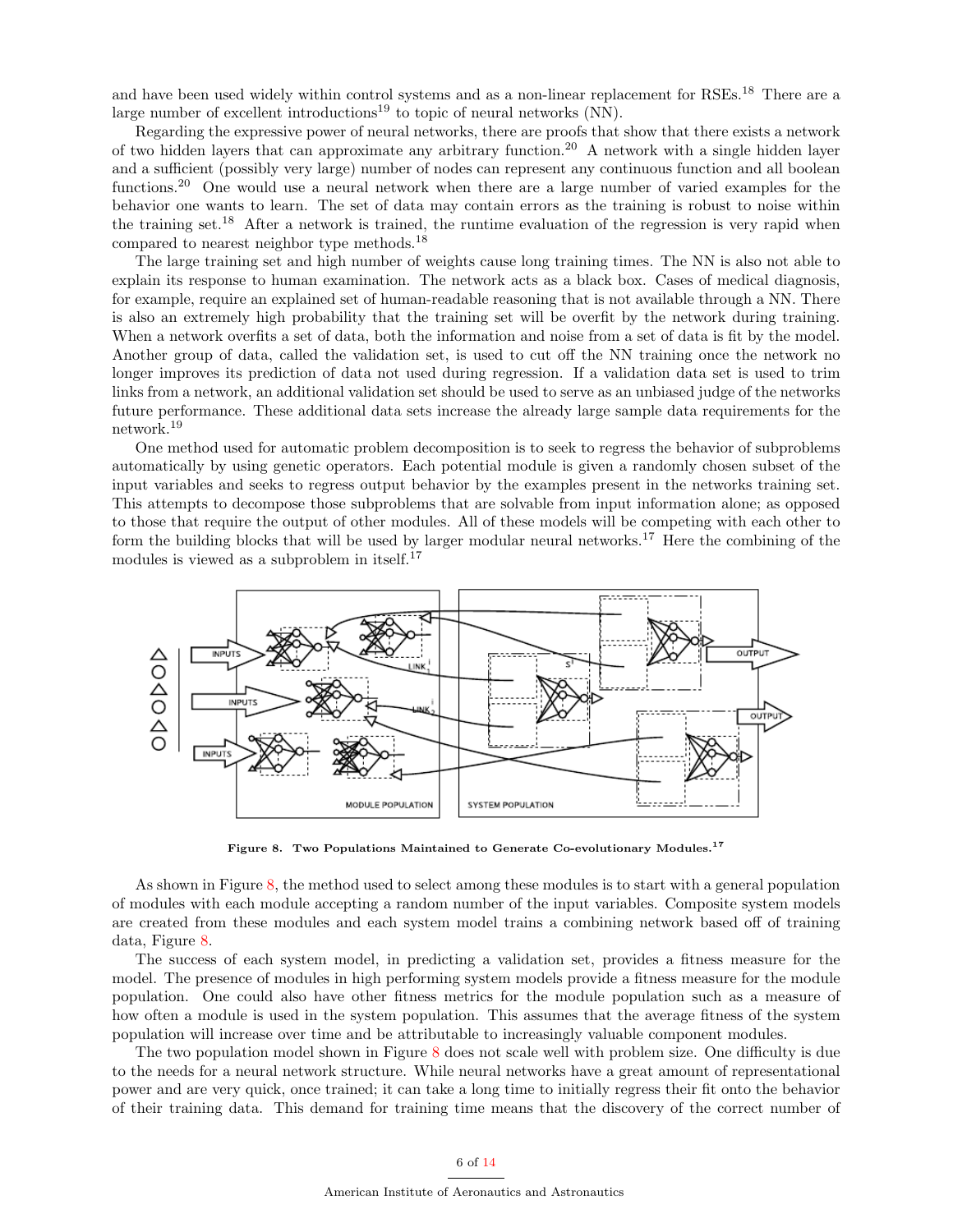subproblems does not scale well for this method.

In Khare<sup>17</sup> the maximum number of subproblems was set to three, to limit the possible combinations to train and search. It was recognized that an automatic decomposition method should be able to determine the number of subproblems automatically.<sup>17</sup> The genetically inspired searching method though was not able to scale well enough to set the upper limit at some very high number or to remove the upper limit from the work in the Thesis.<sup>17</sup> Modeling the coupling between inputs may aid this method by cutting down on the number of combinations for the networks to attempt.

Large scale aerospace problems will need a method that scales well with the number of input valiables and with the automated discovery of subproblems.

#### II.D. Information Theoretic Decomposition in Engineering

#### II.D.1. A Minimum Discription Length Heuristic

Conceptually equivalent to the principle of Occam's razor;<sup>21</sup> the best hypothesis (fit of the data) is seen as the simplest able to describe a set of data 'well'. The measurement of 'simplicity' is approximated by the amount of information it would take to describe the hypothesis. Any regularity in the data could be used by a model to reduce the amount of data that must be retained to describe the data.<sup>22</sup> For instance, a data set containing one hundred values of the same integer could be greatly compressed into a model for that set. On the other hand, a message with a random sampling of numbers would require a larger model to describe the data. This heuristic seeks to balance between increasing the complexity of the model used and how 'well' the data is fit by the model.

#### II.E. Summary of Utility Heuristics Applied to Problem Decomposition

Currently, most methods have dealt with decomposing the problem before the running of an analysis by: treating all links as equally important<sup>7</sup> (binary connections), using heuristics such as ranking by the number of variables comprising the link, $9$  and by using survey results from experts to rank linkage importance with a discrete value (ie. low/med/high).<sup>5</sup>

Global Sensitivity Equations have been used at runtime to define the total derivatives of the output responses in terms of the subsystem local sensitivities.<sup>2</sup> This is one good instance where the dynamic importance of the links, given by the output response's sensitivity to changes, is computed at runtime. The method requires that derivatives can be taken at both the subsystem and global level, but is one of the few methods that allow the problem behavior to dictate the importance that should be assigned to interdependencies.

Future problems will tend to be larger and more complicated following increases to analysis and system fidelity. The ability to explicitly rank the interconnections between analyses will aid in the real time decomposition of problems as they are evaluated. Without advancing the methods currently used for decomposition, greater reliance on high performance hardware will be required to handle future problem growth. Though the advancement of computational power is impressive, the opportunity of pairing this power with new methods would allow the field to tackle even larger problems.

Heuristics continue to be widely used to rank the importance of links, typically using a DSM representation.<sup>1–5</sup> The following is a representative list of the heuristics that have been used to automatically decompose problems in engineering.

| Decomp.  | Problem       | Utility Metric Description        | Utility Function                                  | Reference          |  |
|----------|---------------|-----------------------------------|---------------------------------------------------|--------------------|--|
| Method   | Repres.       |                                   |                                                   |                    |  |
|          | and Optim.    |                                   |                                                   |                    |  |
|          | Method        |                                   |                                                   |                    |  |
| Implicit | Binary DSM    | Minimize the number of feedback   | min $f = \sum_{i=1}^{n} \sum_{j=i+1}^{n} v(i, j)$ | Steward $(1981)^6$ |  |
| GA       | with<br>Basic | connections to reduce iterations. | where $v(i, j)$ is either 0 or 1.                 |                    |  |
|          | GА            |                                   |                                                   |                    |  |

Table 2: Overview of Published Utility Functions used for Problem Decomposition.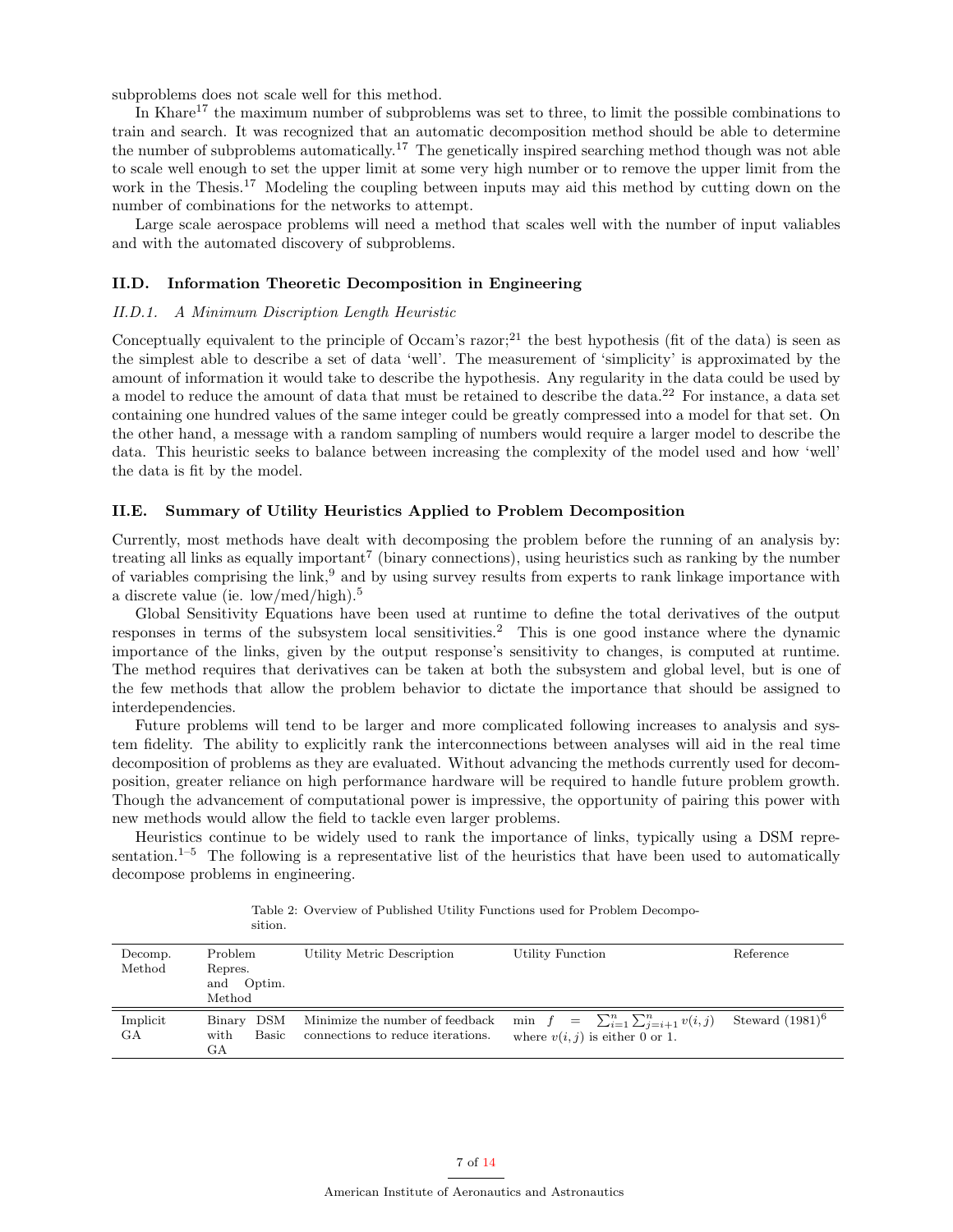| Decomp.<br>Method                                      | Problem<br>Repres.<br>and Optim.<br>Method               | Utility Metric Description                                                                                                                                                                                                                                                                                   | Utility Function                                                                                                                                                                                                                                                                                                                       | Reference                                       |
|--------------------------------------------------------|----------------------------------------------------------|--------------------------------------------------------------------------------------------------------------------------------------------------------------------------------------------------------------------------------------------------------------------------------------------------------------|----------------------------------------------------------------------------------------------------------------------------------------------------------------------------------------------------------------------------------------------------------------------------------------------------------------------------------------|-------------------------------------------------|
| Implicit<br>GА<br>and<br>Explicit<br>Measure-<br>ments | Weighted<br>DSM<br>with<br>rule<br>based<br>logic        | Global<br>Sensitivity<br>Equations<br>used to define the total deriva-<br>tives of the output responses<br>in terms of the subsystem local<br>sensitivities                                                                                                                                                  | Normalized local sensitivities; lo-<br>cal behavior is assumed as differen-<br>tiable.                                                                                                                                                                                                                                                 | Rogers and Bloe-<br>baum  DeMAID <br>$(1994)^2$ |
| Implicit<br>GА<br>and<br>Explicit<br>Measure-<br>ments | Weighted<br>DSM<br>with<br>Basic GA                      | The iteration factor is a user de-<br>fined prediction as to how many<br>times a feedback will be called.<br>2 iterations for very weak feed-<br>backs; 8 for very strong feed-<br>backs.                                                                                                                    | Ordering of tasks involve both GSE<br>generated strengths and a user gen-<br>erated prediction as to how often<br>an iteration linkage will be used.<br>Given estimates for each analysis<br>cost, attempts to find the least<br>costly configuration.                                                                                 | Rogers<br>[DeMAID-GA]<br>$(1996)^{23}$          |
| Implicit<br>GА                                         | Discrete<br><b>DSM</b><br>with<br>Basic GA               | Links in matrix weighted by the<br>number of variables passed within<br>each linkage (thickness of pipe).<br>Each variable seen as equally im-<br>portant. Also minimized the 'to-<br>tal length of feedback'.                                                                                               | Suggested the consideration of<br>bandwidth concerns and database<br>size.<br>Objective used to com-<br>pare against DeMAID for 'total<br>length of feedback' was $f$<br>$\hspace{1.6cm} = \hspace{1.6cm}$<br>$\frac{\sum_{i=1}^{n} \sum_{j=i+1}^{n} (j-i)w(i,j)}{\min f = \sum_{i=1}^{n} \sum_{j=1}^{n} (j)v(i,j)}$                   | Altus<br>et<br>al.<br>[AGENDA]<br>$(1996)^9$    |
| Implicit<br>GА                                         | Binary<br><b>DSM</b><br>with<br>Basic GA                 | Summed distance of 1's from left<br>of matrix (concurrency).<br>Summed distance of 1's from bot-<br>tom of matrix (concurrency).<br>Summed distance of 1's above di-<br>agonal (reduce feedback).                                                                                                            | min $f = \sum_{i=1}^{n} \sum_{j=1}^{n} (n-i)v(i,j)$<br>min $f = \sum_{i=1}^{n} \sum_{j=i+1}^{n} (j-i)v(i,j)$<br>where $v(i, j)$ is either 0 or 1.                                                                                                                                                                                      | Todd $(1997)^{24}$                              |
| Implicit<br>GА                                         | Discrete<br><b>DSM</b><br>with<br>Basic GA               | Heuristic to maximize the<br>number of internal module<br>dependencies while seeking to<br>minimize inter-module<br>dependencies by using a Module<br>Strength Indicator (MSI). $n_1$ is<br>the index of the first component<br>in the module. $n_2$ is the index of<br>the last component in the<br>module. | $MSI = MSI_i - MSI_e$<br>$MSI_i = \frac{\sum_{i=n_1}^{n_2} \sum_{j=n_1}^{n_2} w_{i,j}}{(n_2-n_1)^2 - (n_2-n_1)}$<br>$\begin{array}{l} MSI_{e}=\frac{\sum_{i=0}^{n_{1}}\sum_{j=n_{1}}^{n_{2}}w_{i,j}+w_{j,i}}{2n_{1}(n_{2}-n_{1})}+\frac{\sum_{i=n_{2}}^{N}\sum_{j=n_{1}}^{n_{2}}w_{i,j}+w_{j,i}}{2(N-n_{2})(n_{2}-n_{1})} \end{array}$ | Whitfield et al.<br>$(2002)^4$                  |
| Implicit<br>GА                                         | Discrete<br><b>DSM</b><br>with<br>Basic GA               | Heuristics for tasks where part<br>of one task can occur in parallel<br>to a later task, often seen dur-<br>ing scheduling tasks.<br>Shows a<br>method to use rank information,<br>if it is present, but not how to find<br>it.                                                                              | Minimize feedbacks, group tasks to-<br>wards diagonal, tasks that can exe-<br>cute a section of themselves should.                                                                                                                                                                                                                     | Whitfield et al.<br>$(2005)^{25}$               |
| Neural Net-<br>work                                    | Neural<br>Net-<br>works<br>with<br>Genetic<br>operations | Seeks to model subsets of data<br>with NNs evolved by GAs. Time<br>intensive but very flexible repre-<br>sentation.                                                                                                                                                                                          | A population of neural networks is<br>created with randomly selected in-<br>puts. Well performing networks are<br>kept and used to create new pop-<br>ulation. Second population selects<br>for a combining network.                                                                                                                   | Khare $(2006)^{17}$                             |
| Information<br>Theoretic                               | Discrete<br><b>DSM</b><br>with<br>Basic GA               | The use an information theoretic<br>measure, Minimum Description<br>Length                                                                                                                                                                                                                                   | Among all models, choose the one<br>that uses the min length for de-<br>scribing a given data set well.                                                                                                                                                                                                                                | Yu<br>al.<br>et<br>$(2007)^{26}$                |

Table 2: Overview of Published Utility Functions used for Problem Decomposition.

# III. Proposal to Adopt EDA Methods for Engineering Decomposition

Estimation of Distribution Algorithms (EDA) is an area of active research in computer science and could advance the state of problem decomposition in engineering by bringing new methods for the explicit computation of the importance of interactions. While the crossover operator in GA implements the classic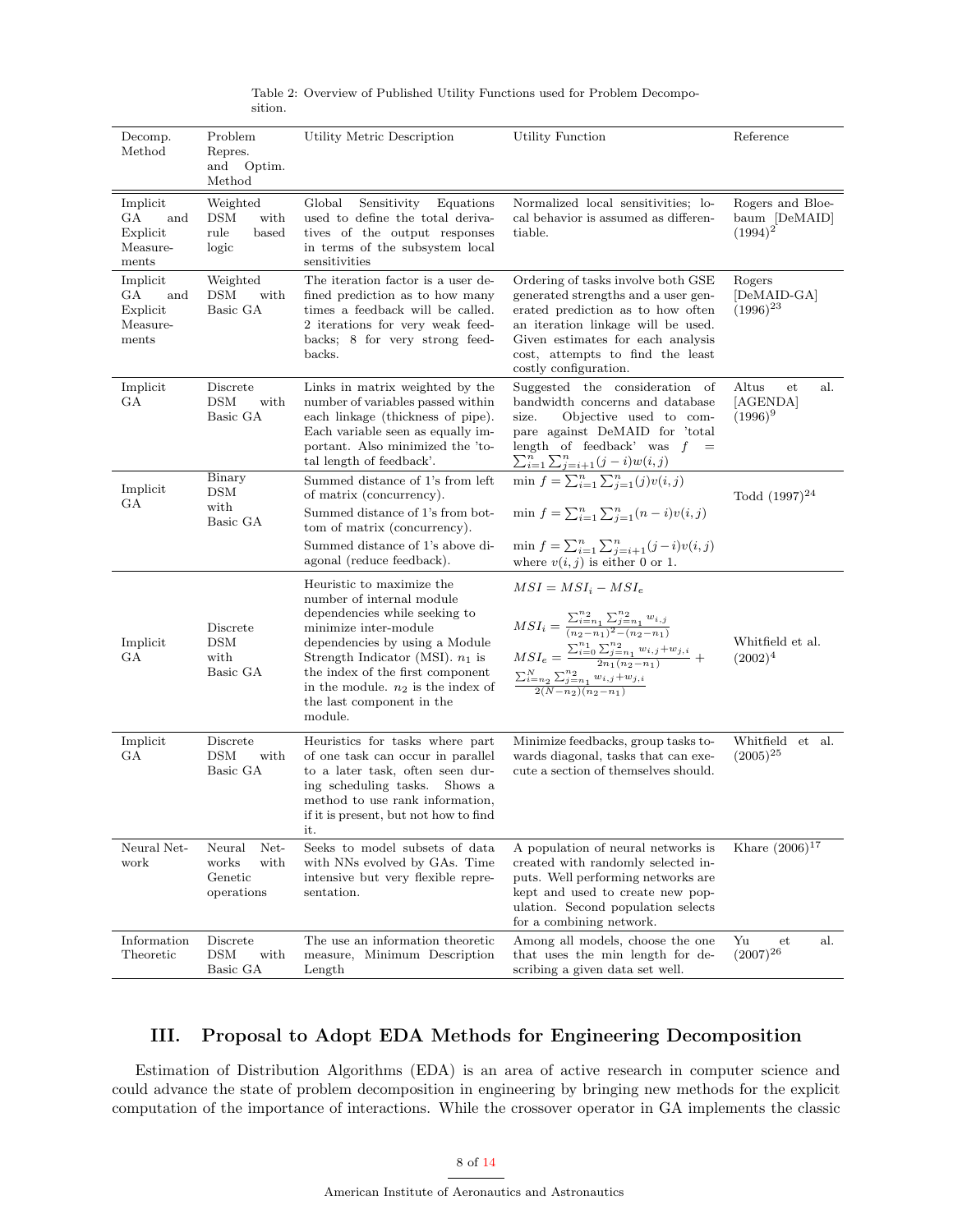idea of 'divide and conquer', the challenge of discovering where a crossover should occur is a stumbling block for the method. This has spurred the development of other methods such as PBIL<sup>27</sup> in 1995 and Pearl's foundational 1989 EDA paper<sup>28</sup> which would find likeminded researchers with MIMIC<sup>29</sup> in 1997, COMIT<sup>30</sup> in 1997 and BMDA<sup>31</sup> in 1999. Many of these methods use information theoretic modeling to estimate a distribution to generate inputs that will produce values from better performing areas of the solution space.<sup>32</sup>

What will be described here is the core approximation concept from Chow's 1968 work<sup>33</sup> utilized by Pearl's paper<sup>28</sup> for the structural modeling of problems. This idea also appeared later in Baluja's addition<sup>34</sup> to MIMIC, extending it with the use of Chow's dependency tree approximation of a distribution. These concepts will become clearer in the following section which will aim to provide a basis for programming an EDA.

#### III.A. Mutual Information Clustering

Mutual Information Maximizing Input Clustering (MIMIC) was designed by taking a powerful concept from GAs, crossover, and refining it to compute where larger problems may best be separated into subproblems. MIMIC is able to more efficiently converge over a design space by explicitly modeling the structural interactions between the input values. It uses prior solutions to build a model of the solution space that centers the peaks of a multimodal distribution over the areas that are likely to contain high performing candidate values. It builds this model distribution for the solution space by using statistics from prior samples from the true distribution over all solutions.

$$
p(X)_{true} = p(X_1|X_2...X_N)p(X_2|X_3...X_N)...p(X_{N-1}|X_N)P(X_N)
$$
\n(1)

<span id="page-8-0"></span>Equation [1](#page-8-0) describes the exact joint distribution between a set of random variables. By approximating this function, information about the relationships between the variables can be exploited to search the domain space. The dependency tree version of  $\text{MIMIC}^{34}$  uses pair-wise conditional probabilities to create an approximation to the true distribution above. The probabilities are used to compute the mutual information between each pair of variables and a graph is formed with edges weighted by the mutual information between variables (represented by nodes).

This approximation could be made to use ternary-conditional probabilities for a more accurate match to the exact joint distribution but that would require far more data to accurately determine the ternary interactions.<sup>29</sup>



<span id="page-8-1"></span>Figure 9. Specifying Nodes for Each input Variable.

To show how the statistical data is used to create a distribution model, each variable is first assigned a node in the graph that will serve as the approximated model, Figure [9.](#page-8-1) The mutual information between each pair of variables i and j is computed; this only requires knowledge of  $p(x_i)$  and  $p(x_i$  given  $x_j$ ). The mutual information can be calculated from this information and used to weight the links between the variables. A graph with computed weights is shown in figure [10](#page-9-0) for an example problem.

The Kullback-Leibler (KL) distance between the approximated distribution and the exact or true distribution is a measure of how similar the two distributions are.<sup>35</sup> The model with pair-wise statistics that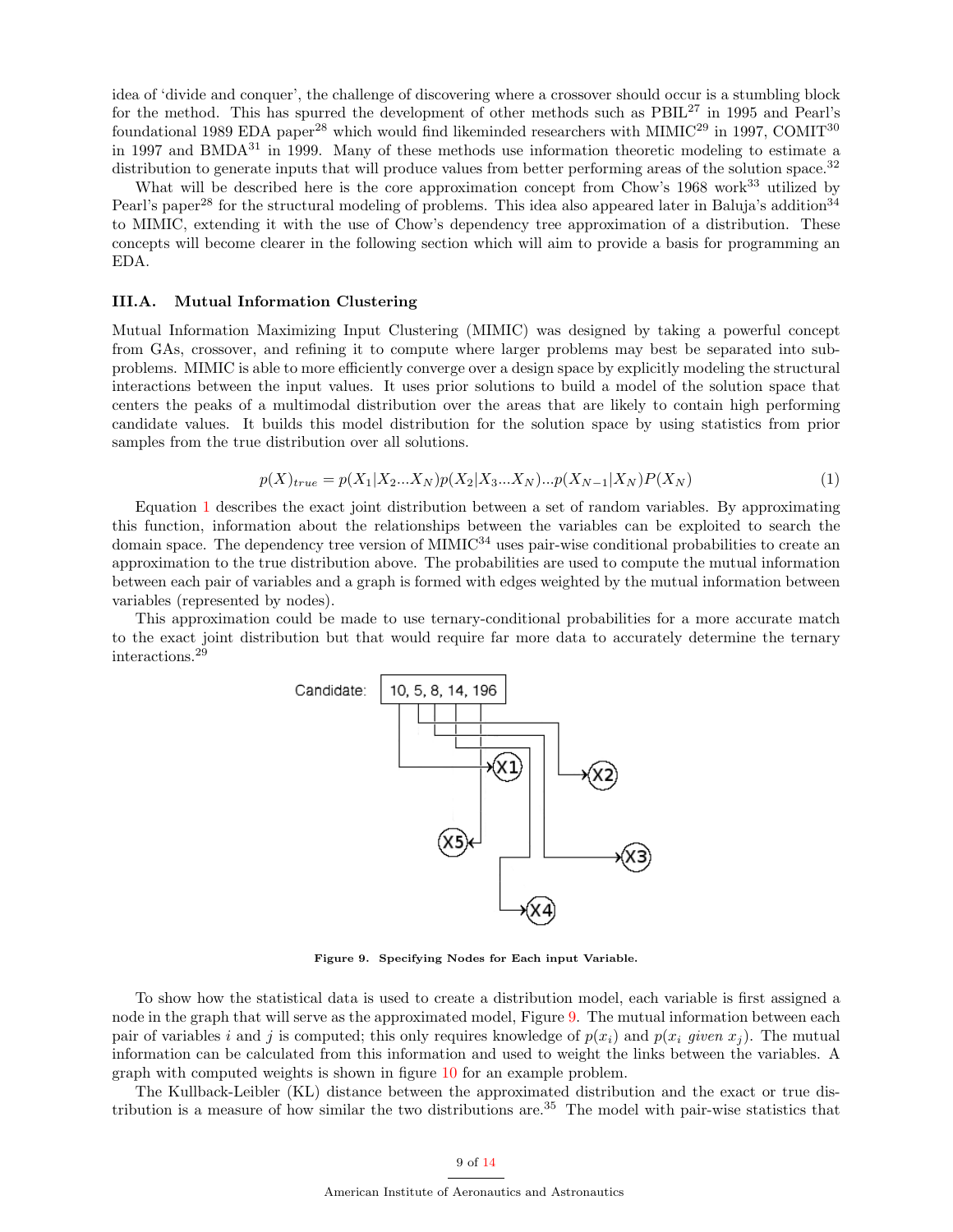

<span id="page-9-0"></span>Figure 10. Fully Connected Graph Showing Mutual Information Between Each Node.

minimizes the KL distance between it and the true distribution will be the best possible approximation for the true distribution available.<sup>33</sup> The graph that minimizes the KL distance will be a maximum spanning tree with the edges weighted by mutual information. A discussion on how this occurs can be found in Chow<sup>33</sup> and Baluja.<sup>34</sup>

To form this maximum spanning tree, one simply keeps the highest weighted links between the nodes to form an acyclic tree containing every node. One can use Prim's algorithm to automatically discover the tree structure, changing it to find the maximum spanning tree instead of the traditional minimum spanning tree, Figure [11.](#page-9-1) This is often as simple as changing the less-than symbol used in an implementation of Prim's algorithm to a greater-than symbol. Or, equivalently, the weights can be negated and the minimum spanning tree found.



<span id="page-9-1"></span>Figure 11. Maximum Spanning Tree for Mutual Information Between Each Node.

<span id="page-9-2"></span>This tree model for the distribution is equivalent to the best approximated distribution to the true distribution, using only single and conditional probabilities. The tree shown in Figure [11](#page-9-1) is equivalent to the distribution described by Equ. [2.](#page-9-2)

$$
\hat{p}(X)_{approx} = p(X_4)p(X_5|X_4)p(X_1|X_4)p(X_3|X_4)p(X_2|X_3)
$$
\n(2)

Sampling from the tree, a model of the solution space, is straight forward. The user selects any node and uses the probabilities for each option available to that node to select its value. Based on that value, a depth first transit (follow the path taken by a depth first search) is performed through the tree. At each node a value for that variable is determined based on the conditional probability of its value and the value taken by its parent on the tree. The estimated Equ. [2](#page-9-2) comes from the tree shown in Figure [11;](#page-9-1) The value for  $X_4$ is discovered first, then the value for the child  $X_5$  based off of  $p(X_5|X_4)$ . If  $X_5$  had children their value, for the candidate input vector, would be computed next.

Now that the solution can be approximated by a joint distribution, how can the model be used to sample from higher performing areas? This model becomes biased towards the higher performing areas of the solution space by using the lowest member of the top  $N$  percent of the data to specify the low-bar for data used to form the next generation's model. In MIMIC, N is typically 50 percent which marks the position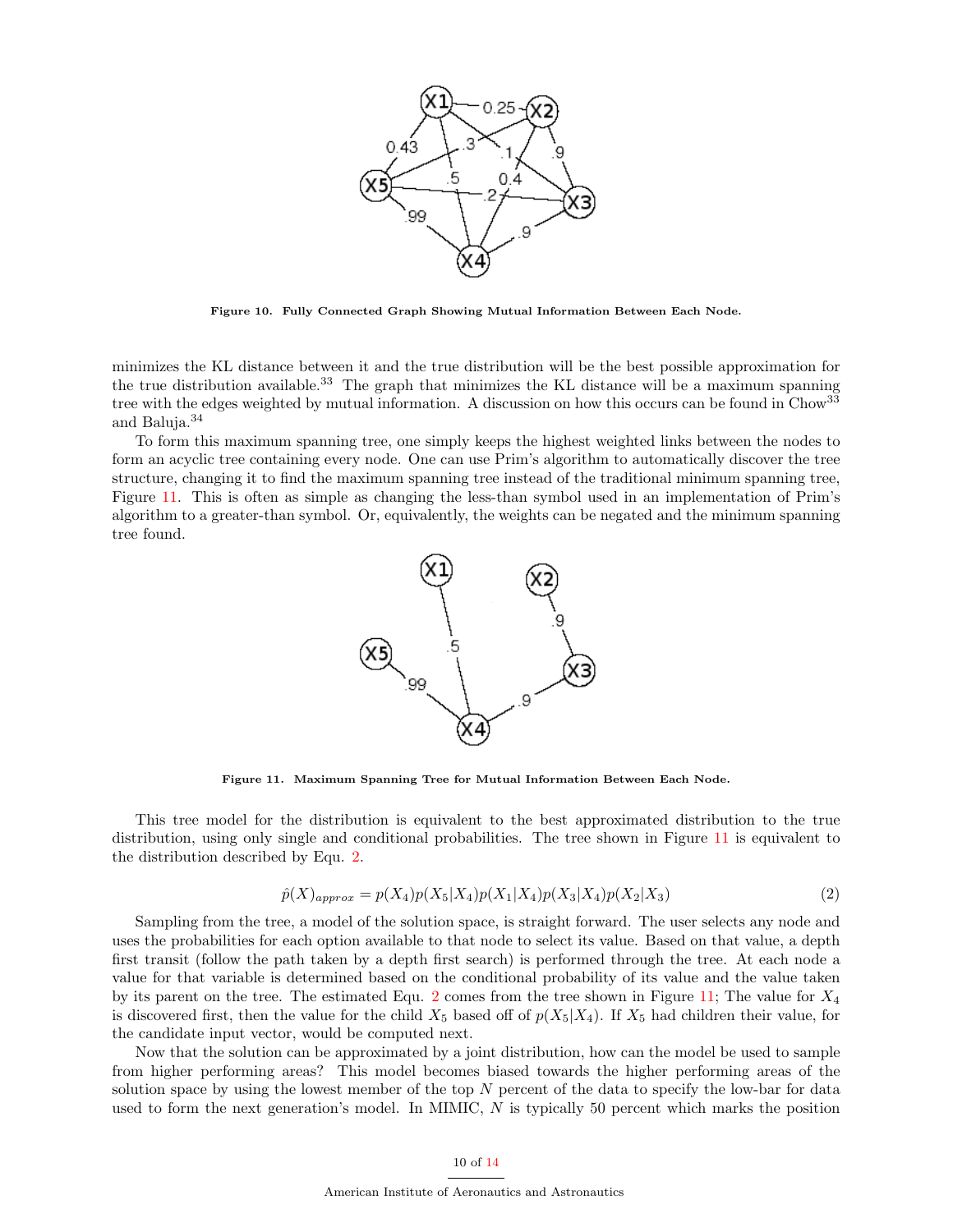for the group mean, in a ranked list. Further sampling from the old model is continued, to replace the lower than average candidates, until a new group of the same size is formed with samples that are all better than the past mean. This new group is used to create the model for the next iteration. This biased model for the domain is focused on the better performing areas of the solution space.

It is proposed that by explicitly modeling the interdependencies between input variables, such as in Figure [2,](#page-9-2) the weakly connected inputs can be found to aid in the decomposition of larger problems. This type of analysis could be performed with a DSM to evaluate the importance of intermediate variables to the outputs we are interested in. This would aid in the informed decomposition of DSMs.

The approach deals with inter-variable coupling in a principled manner rather than through the random separation of variables into sub-problems, such as in classical genetic algorithms. Recent advances to building trees based on sparse probability information could be transferred directly to speeding the overhead required to create this approximation for the solution space.<sup>36</sup> This would make the approach more useful for problems with cheaper fitness functions, purchasing this functionality with some added complexity during the methods implementation.

Though many of these EDA methods were originally designed to work with discrete values, nothing about the equations above require discrete probability distributions. Continuous values could be handled by adding an estimator to create a continuous probability function based on a discrete set of data. Constraints could be handled by disallowing samples that violate a constraint from being used in the model generation or by using penalty functions. This method for handling constraints may make reaching a solution resting against a constraint more difficult as the error between the true and modeled distribution would be larger in this area.

# IV. Example Decomposition of a Coupled Analytic Problem

The four peaks problem was used by Baluja to describe the behavior of PBIL<sup>27</sup> and later by DeBonet for MIMIC.<sup>29</sup> The problem has two local minima, a string of all 1s or all 0s, and two global minima; either  $N-(T+1)$  leading 1s, or trailing 0s, with the remaining  $T+1$  of the other value, see Figure [12.](#page-11-0) Leading and trailing values are explained by example in Equation [4.](#page-10-0) The worth of one variable in this coupled example is directly related to the values of many other binary input variables.

$$
\bar{f}(\bar{X},T) = \begin{bmatrix} max[tail(0,\bar{X}),head(1,\bar{X})] + reward(\bar{X},T) \\ max[tail(0,\bar{X}),head(1,\bar{X})] + reward(\bar{X},T) + B \end{bmatrix}
$$
(3a)

 $tail(0, \bar{X})$  equals the number of trailing 0s in  $\bar{X}$  (3b)

$$
head(1, \bar{X})
$$
 equals the number of leading 1s in  $\bar{X}$  (3c)

$$
reward(\bar{X}, T) = \begin{cases} N \text{ if } tail(0, \bar{X}) > T \text{ and } head(1, \bar{X}) > T \\ 0 \text{ otherwise} \end{cases}
$$
(3d)

$$
Example\text{ Candidate}: \left[\underbrace{11111}_{\text{head}=5} 01010111 \underbrace{000000}_{\text{tail}=6}\right] \tag{4}
$$

<span id="page-10-0"></span>This example problem allows the toggling of the problem size, by changing the size of  $X$ , and the toggling of the size of the raised platform in the solution space, by changing  $T$ . For this comparison,  $T$  is kept at 10 percent of the size of the input vector  $X$ . The solution space formed by this is shown in Figure  $12$  for a 100 input vector X. As the value of each input depends on the values of several other inputs, methods that explicitly model the interdependencies between inputs should be able to leverage this information to converge with fewer function calls.

A mature third-party implementation of genetic algorithms<sup>37</sup> is compared against an author created implementation of MIMIC with dependency trees. For the genetic algorithm, with a population of 100, tournament selection is utilized with the probability of crossover at 100 percent. Elitism is used to retain the best performing candidate from the last generation; mutation is kept at 5 percent.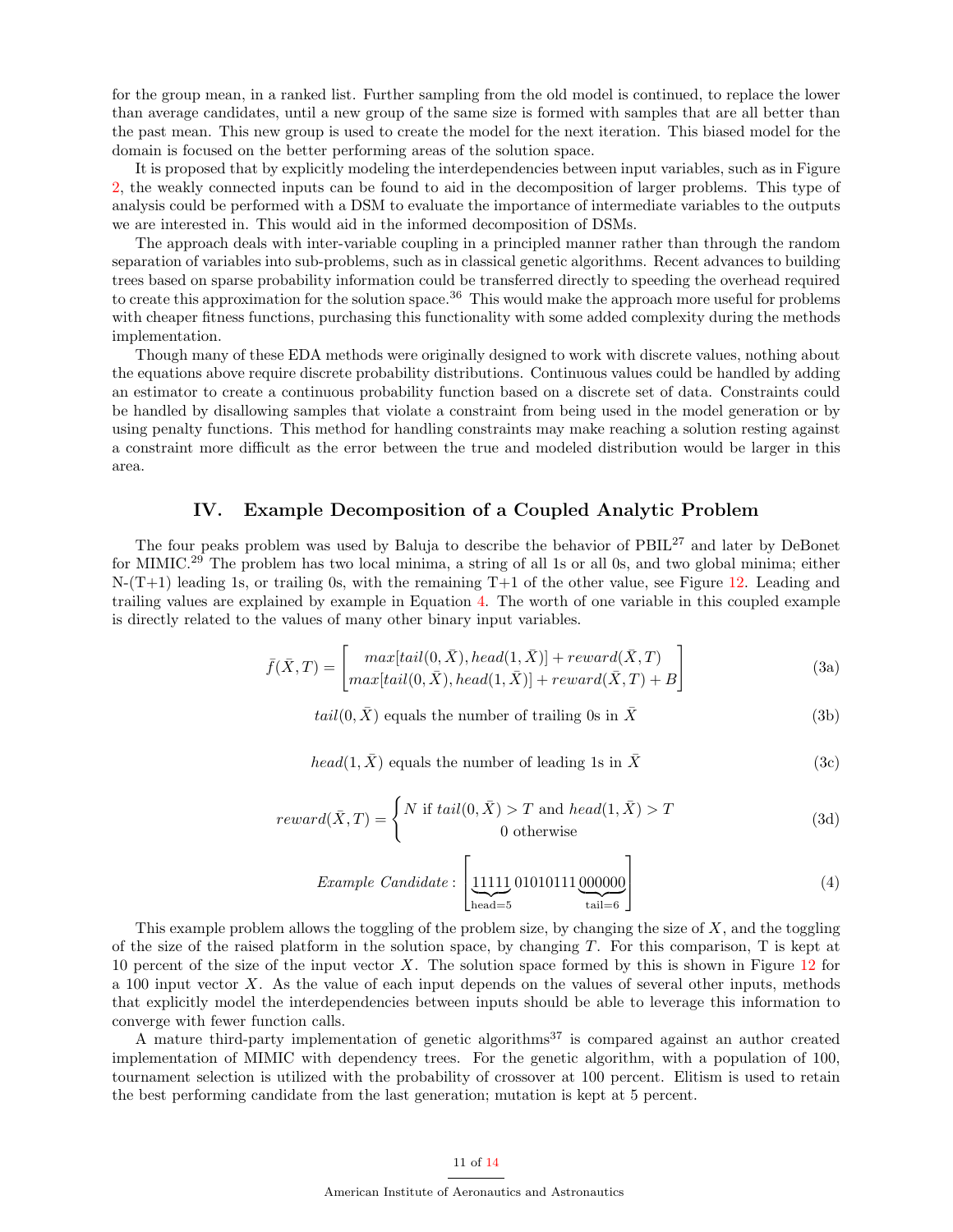

<span id="page-11-0"></span>Figure 12. Four Peaks solution space for an input X of size 100,  $T=10$ .

Genetic algorithms are often used in engineering for multimodal domains and to apply decomposition heuristics for coupled problems. As covered earlier, the pair-wise interactions between variables are implicitly modeled by the crossover operation. The crossover operation was created for the carrying forward of sub-problem solutions but Figure [13](#page-11-1) shows the challenge two crossover operators (single and two-point crossover) have on the Four Peaks Problem. Explicitly modeling the pair-wise interdependencies between variables allows MIMIC to obtain an order of magnitude improvement when working with 80 inputs, Figure [14.](#page-12-0)

The points in the chart are bounded averages computed with 95% confidence, Table [3,](#page-11-2) for all three methods. For a single run, func-



<span id="page-11-1"></span>Figure 13. Comparison of the Number of Function Calls Required to Find the Global Optimum.

tion calls were tracked until the method reached one of the two global optima.

As the problem size increased, the MIMIC algorithm required a larger sample from the domain to model the pair-wise dependencies. The sample used to build each model was comprised of 300 members for the 20 and 40 input cases. A group of 500 was used for each 60 input case and a group of 1000 was used to model the domain at 80 inputs. The total function call count still strongly favored MIMIC as only an average of 181 iterations where required for 80 inputs as opposed to the 20667 iterations required to converge using two-point crossover, Table [3.](#page-11-2)

Table 3. Bounds for Average (Thousands of Function Calls) Computed with 95% Confidence.

<span id="page-11-2"></span>

|        | <b>MIMIC</b> |      | GA One-Point |       | GA Two-Point |       |  |
|--------|--------------|------|--------------|-------|--------------|-------|--|
| Inputs | $Avg +/-$    |      | Avg          | $+/-$ | Avg          |       |  |
| 20     | 8.04         | 0.55 | 2.61         | 0.15  | 2.74         | 0.15  |  |
| 40     | 24.55        | 0.70 | 41.77        | 1.60  | 54.72        | 2.50  |  |
| 60     | 64.77        | 1.20 | 260.33       | 9.00  | 415.58       | 15.00 |  |
| 80     | 181.56       | 3.20 | 1298.00      | 38.00 | 2066.73      | 70.50 |  |

The one-point crossover operator had the good fortune of having one 'cut-point' correctly placed at the first variable, to potentially separate the two components of this problem by the second cut. This is likely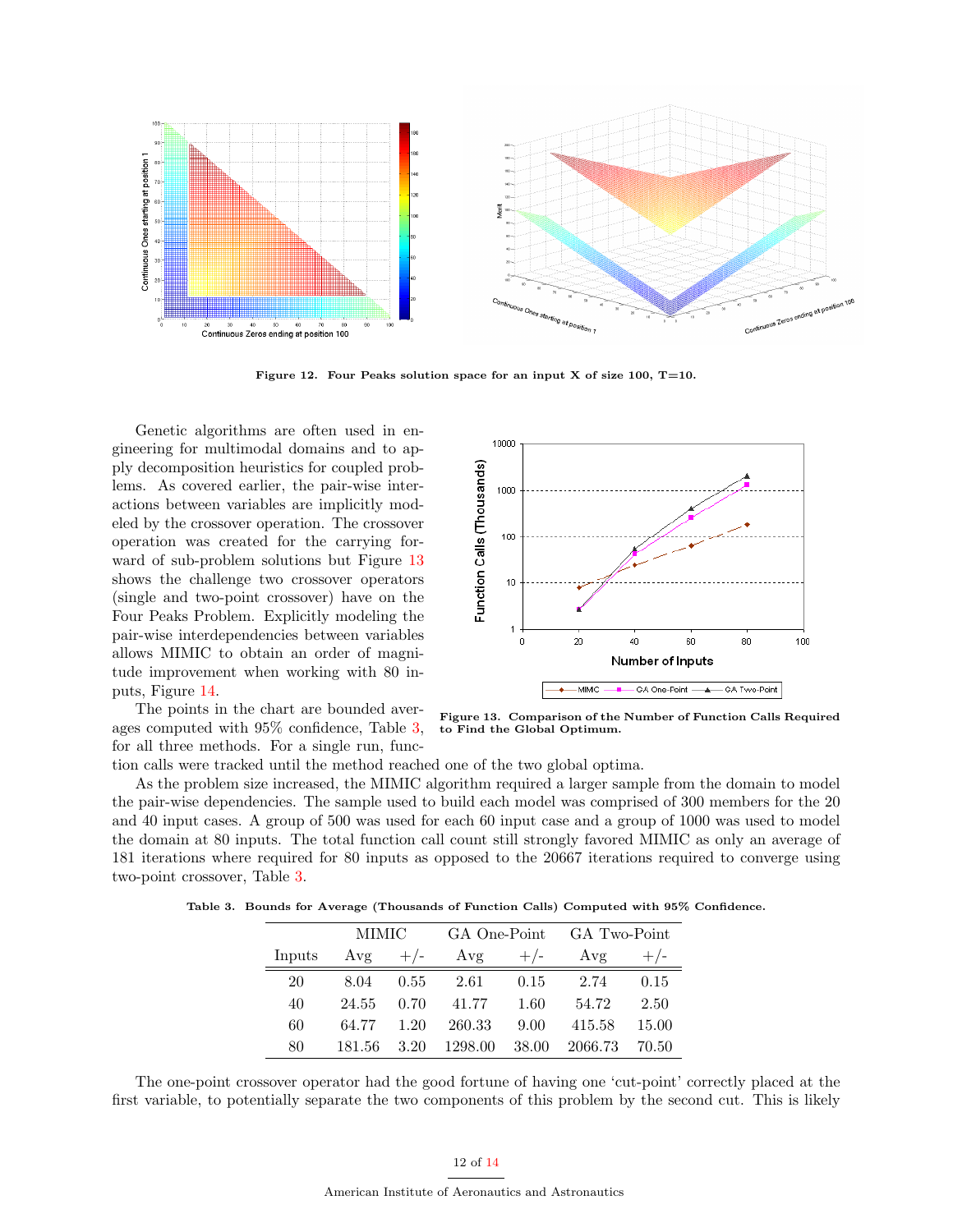the reason for its advantage here over the two-point crossover operation. The number of calls required by MIMIC to create a probabilistic model of the space allows GAs to outperform MIMIC on the small version of this problem. The pair-wise models become more useful as the number of variables increase and allow for solutions at a tenth the cost of the two-point crossover. Even without the application of mutual information clustering to the ranking of links in a DSM, so many heuristics use GAs that MIMIC and other EDA methods could cause a great impact to the field as a drop in replacement for GAs on large coupled problems.

The four peaks problem described a coupled multimodal domain that allowed for the toggling of the problem size, to measure the scalability for three methods (MIMIC, One-Point, and Two-Point Crossover). This problem shows the potential advantages for using a probabilistic model to approximate the distribution of the solution domain; automatically grouping inputs to leverage this information between iterations. In the practice of decomposing a set of analyses, in a DSM, the values for each link could be stored and related to the solution domain in a similar manner. Links could be ranked by the information they provide toward solving the objective function. Pair-wise information between links would provide a new layer of information for developing new decomposition techniques.



<span id="page-12-0"></span>Figure 14. Function Calls Required by MIMIC, as a Percentage of Two-Point Function Calls.

One strong source of flexibility for EDAs

is that solely a distribution is passed between iterations. Though the distribution here was initialized as uniform, nothing in the method prevents a user from pre-conditioning the distribution. This quality of EDAs has application to a wide variety of aerospace problems. Generally speaking, knowledge of the physics to an aerospace problem could be used to develop a reasonable approximate model until the dependencies are better known. A designer could then apply MIMIC to this approximated model. When the method has developed a dependency model for the approximated domain, the evaluation function could be switched to the actual domain. The distribution would then adapt to the true domain; having been assisted by its prior analysis of the approximated problem. The KL distance between domain distributions could also be used as a metric for how closely the developed approximate model matched the actual problem behavior.

# V. Conclusion

This work has aimed toward better educating engineers in the current challenges of problem decomposition within engineering, with an examination of the previous work done within the field. It has also proposed a promising new avenue of research, using EDA techniques to decompose highly coupled engineering problems. It is hoped that by better exposing this topic, this paper will spur greater collaboration on these challenges. Although GAs have been successful in many domains, the technique can experience challenges with coupled multi-modal problems. As has been shown, the addition of pair-wise statistics allows for a principled global method that is better able to scale, over the current state of the practice, on large coupled problems.

# References

<sup>1</sup>Ishikawa, M. and Yoshino, K., "Automatic Task Decomposition in Modular Networks by Structural Learning with Forgetting," Proceedings of 1993 International Joint Conference on Neural Networks , 1993, pp. 1345–1348.

<sup>2</sup>Rogers, J. L. and Bloebaum, C. L., "Ordering Design Tasks Based on Coupling Strengths," Tech. rep., NASA, July 1994, TM-109137.

<sup>3</sup>Yu, T.-L., Yassine, A., and Goldberg, D. E., "A Genetic Algorithm for Developing Modular Product Architectures," Tech. rep., University of Illinois at Urbana-Champaign, October 2003.

<sup>4</sup>Whitfield, R. I., Smith, J. S., and Duffy, A. H. B., "Identifying Component Modules," 7th International Conference on Artificial Intelligence in Design (AID02), Cambridge, UK, July 2002.

<sup>5</sup>Rogers, J. L., "Tools and Techniques for Decomposing and Managing Complex Design Projects," Journal of Aircraft, Vol. 36, No. 1, January-February 1999, pp. 266–274.